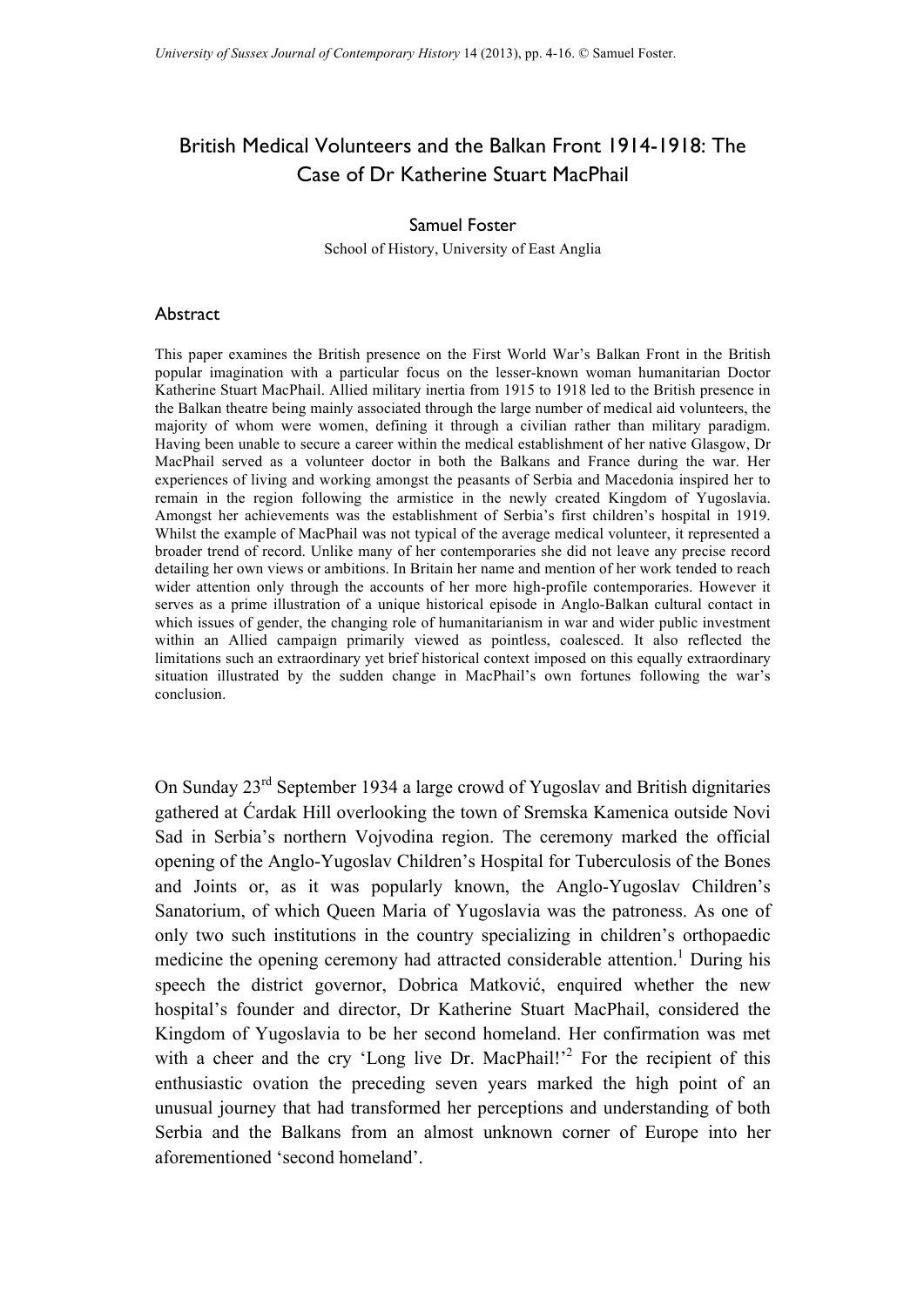From a historical perspective British involvement in the Kingdom of Yugoslavia<sup>3</sup> was significantly limited, in terms of aid and diplomatic relations, when compared to the country's other key ally France. However, the First World War marked the beginning of a small but vocal British presence consisting mainly of diplomats, those involved in aid or medical work such as MacPhail and her hospital staff and those with business interests, centred mainly in Belgrade. Like MacPhail, many had served or had had some involvement in the Balkans or Austria-Hungary before or during the war and, through a strongly-held attachment to their recently adopted country, often attempted to raise its profile or the profiles of its constituent nations back in Britain. This included an English-language newspaper, *the South Slav Herald,* which was published as a joint Anglo-American enterprise and sold across Yugoslavia as well as in London and New York.

Historians examining Anglo-Yugoslav relations – diplomatic, economic or cultural – prior to the Communist era have tended to focus on the influences of political figures and academic 'experts' such as the historian R.W. Seton-Watson, the anthropologist Edith Durham or the writer Rebecca West. With the exception of Durham, the majority drew their verdicts on Yugoslavia and the wider Balkan region either through narrowly selective or generalized academic theories or based on their own brief experiences that were usually published as, often, rambling travel accounts. Dr MacPhail represents a lesser-known aspect of Anglo-Yugoslav interaction motivated by humanitarian and vocational concerns. Even amongst the historical accounts of Britain's prominent  $20<sup>th</sup>$  century female humanitarians she has remained somewhat enigmatic. Her name often only briefly appears in the memoirs and accounts of her more prominent contemporaries who attracted British public attention as much through their eccentric personalities, lifestyles and the fact that they were mostly female operating in high-profile positions in what was deemed a male-oriented or even exclusive environment as they did through their war-work. These included individuals such as Dr Elsie Inglis, the head of the Scottish Women's Hospital, in which MacPhail originally served as a volunteer doctor or Flora Sandes, a close friend of MacPhail following the war, who arrived in Serbia as a volunteer nurse before being 'naturally' (so she claimed) elevated to the rank of Sergeant within the Serbian army.<sup>4</sup> Whilst documentation detailing her life and medical career exists, it provides little insight into her private views and beliefs. She did not keep a personal diary or write an autobiography, once stating that she had always been 'too busy or too depressed' at the end of each day to bother.<sup>5</sup> Some understanding of her motivations can also be gleaned from her personal correspondence and articles written for various medical journals alongside the accounts and memoirs of her fellow humanitarians.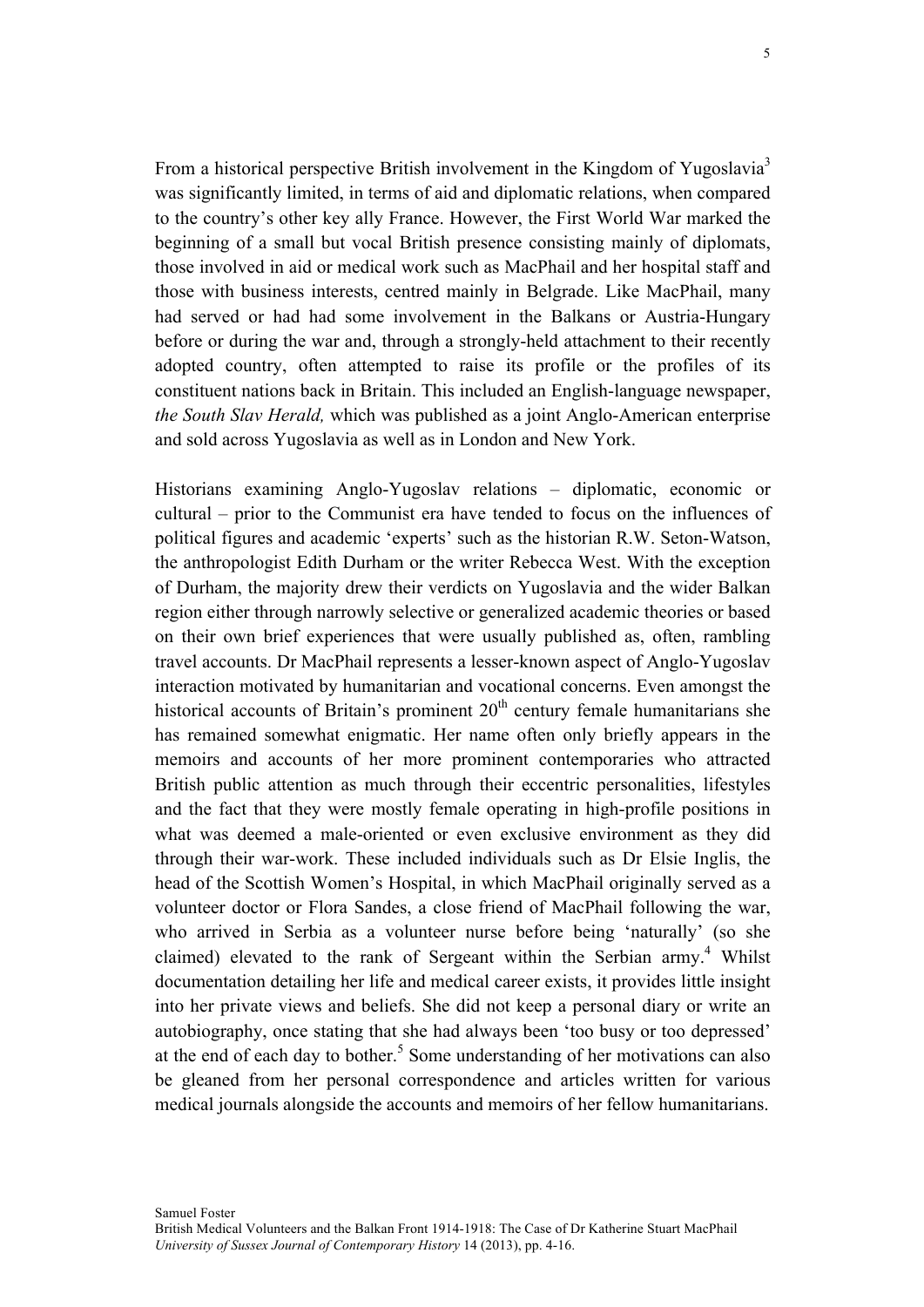Significantly, these sources reveal her shifting personal perceptions of the Serbs from a vaguely defined archetype to a people whose plight had become a matter of Humanitarian urgency. Above all, her example reflected the transformative potential aid volunteering held for those who undertook it during this period. MacPhail distinguished herself as one of the few examples of this emergent sensibility taken to its extreme conclusion. Her experience also, however, reflected the limits of this emergent sensibility.

Whilst her role in the inter-war Kingdom of Yugoslavia remains a fascinating account in its own right, it was her war-time experiences, particularly her aid work in Serbian Macedonian, which formulated this new-found affinity and shaped her post-war medical career as well as highlighting, through her uniqueness, a trend that was sustainable only through the context of war.

Katherine Stuart MacPhail was born in Coatbridge to the north-east of Glasgow on the  $30<sup>th</sup>$  October 1887 into a family of self-made middle-class professionals. Accounts of her early and formative years indicate that most of her working humanitarian philosophy as well her later decision to remain in the Balkans were likely to have stemmed from the example set by her father Dr Donald MacPhail. Whilst serving as local physician to the wealthy merchant families in Coatbridge, the elder MacPhail emerged as a champion of the area's impoverished mining communities, providing them with reduced or even free medical treatment and check-ups. He later advocated and helped to establish Scotland's first ambulance and emergency paramedic service. Of his children Katherine was noted to be the only one to take any interest in his medical work, accompanying him on his evening rounds and assisting in his practice. It was on these rounds that she first came into contact with non-Britons through the large number of Polish immigrants who formed a significant proportion of Lanarkshire's mining community. Travelling with and observing her father visiting the impoverished families of miners and steel-mill workers 'in their grim hovels – rows and rows of one room and kitchen houses, often with families of eight or ten to a house…' was also likely to have been crucial in formulating how she came to view her role as a medical practitioner.<sup>6</sup>

However, despite his relatively progressive world-view and a committed belief in his children's education (all four of his daughters graduated in some form of vocation from the University of Glasgow), her father opposed the idea of women doctors, informing a colleague that he 'would sooner see her, (Katherine), become a policeman'.<sup>7</sup> James Evans' argument that the 'righteous indignation' on behalf of a long-disenfranchised community easily translating into support for Europe's smaller nations whose 'oppression' by the Great Powers corresponded to their lack of political rights in Britain was only fully applicable to the leading figures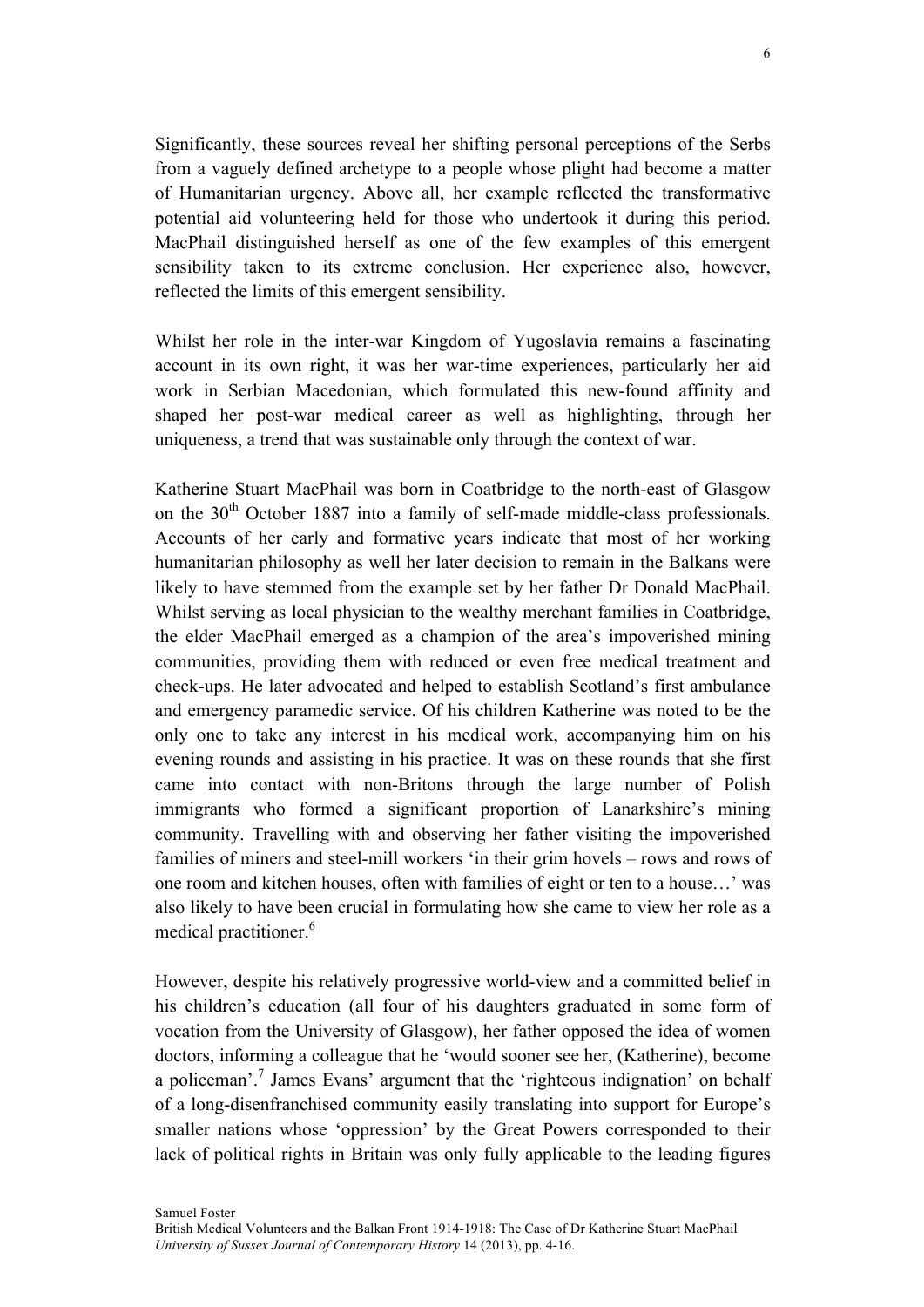such as Inglis whose own accounts have often been interpreted as representing the majority view. However, it is difficult to discount the issue of gender as at least a partial factor in understanding motivations of MacPhail and others in travelling to the Balkans. Whilst most would not point to some unifying political agenda, aid work in Serbia presented at least an opportunity for ending professional confinement. Whilst never considering herself a feminist and remaining averse to any form of militancy it can be argued that MacPhail and other women volunteers were influenced, to some extent, by a prevailing feminist milieu which appealed to a sense of thwarted professionalism. The ubiquitous desire "to do their bit" through a direct application of their medical training should also be considered given the mawkish calls for women to confine themselves to "keeping the home fires burning".<sup>8</sup>

This attitude regarding warfare as a means through which women could prove themselves worthy of political and career positions traditionally deemed the preserve of men was not only a phenomenon of the First World War. As Richard Hall has argued, the Balkan Wars of 1912 to 1913 could effectively be considered as forming an unbroken link that continued into the Great War. Even by July 1914 fighting continued in Albania whilst much of the fighting from 1915 to 1918 took place on the same battlefields in Macedonia and Kosovo.<sup>9</sup> It also initiated a new period of pacifistic humanitarianism which, despite the outpouring of popular prowar patriotism across Europe in 1914, was empowered by the experience of the First World War. Whilst the views and beliefs that drove many British interwar pacifistic and humanitarian movements stemmed primarily from the First World War they were often formulated from earlier ideas conceived during the Balkan Wars. Despite being largely rejected or ignored due to its inconclusiveness the Carnegie Endowment's report on *the Causes and Conduct of the Balkan Wars* in 1914 for example had served to further a wider cause that encompassed an antimilitant, internationalist agenda expedited by the excesses of the First World War.<sup>10</sup> In keeping with this trend advocates for social or political causes back in Britain, particularly women, were coming to regard war-work as a means of advancing particular agendas. They also attempted to serve as non-partisan agents in highlighting the plight of the civilian populace. Mabel Anne St. Clair Stobart, who went on to oversee the main field hospital of the *Serbian Relief Fund* (SRF) had initially commanded a medical unit during the First Balkan War. Her account published in 1913 argued that if war was to remain an aspect of modern civilisation, women should take it upon themselves to limit its destructive impact on the lives of both soldiers and civilians.11 Another example was the social reformer Eglantyne Jebb whose experiences of the war's impact on Macedonian children in 1913 were pivotal in her eventually establishing the *Save the Children Fund* in 1919<sup>12</sup>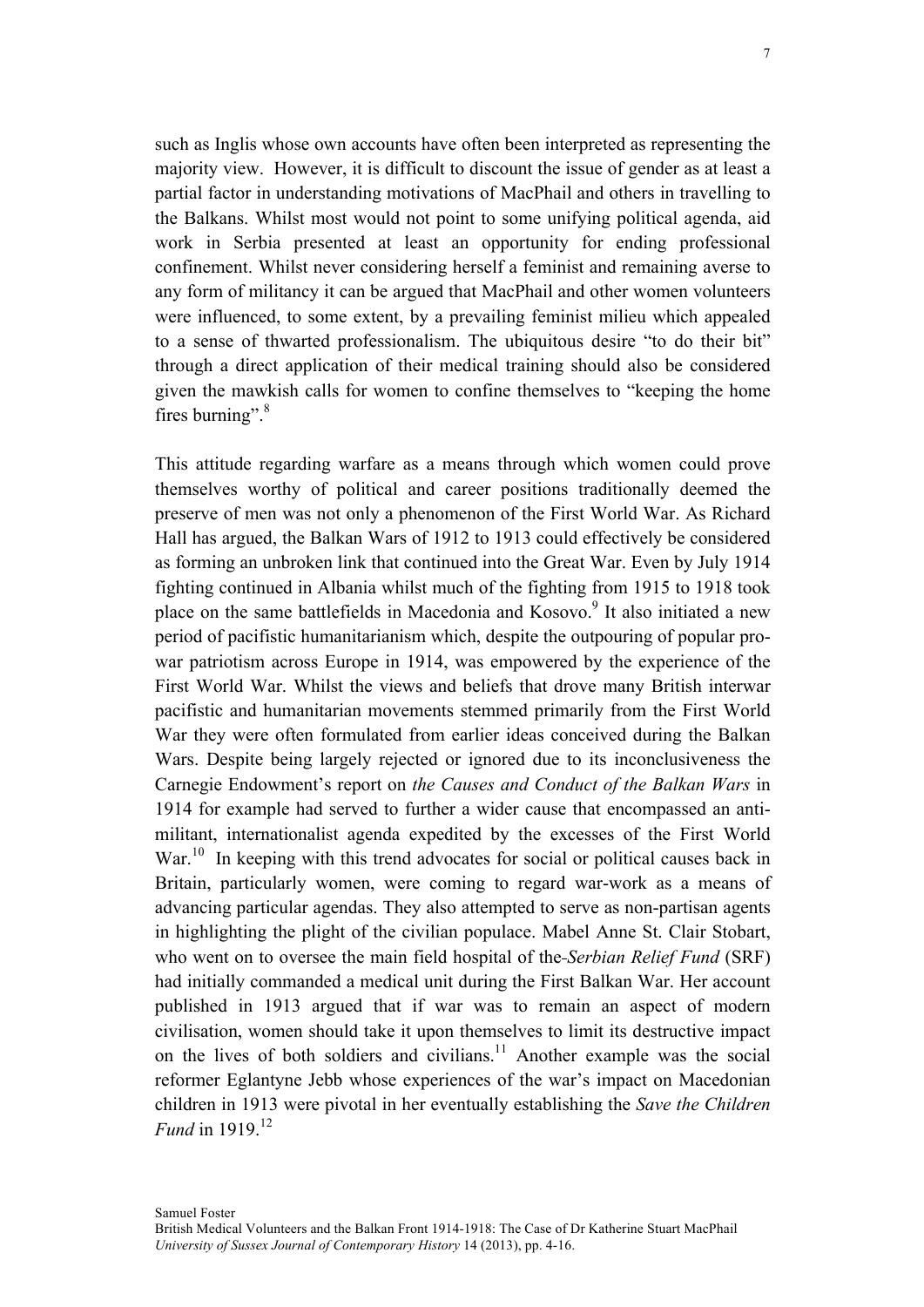Despite the emergence of such trends British humanitarians serving during the Balkan Wars found their efforts undermined by disillusionment and apathy back in Britain following the collapse with the outbreak of the Second War in 1913 and reports of extensive atrocities by the war's participants. Numerous appeals by the Balkan Committee and aid organisations such as the *Red Cross* and *Red Crescent*  had increasingly failed to attract funds. Appealing for one final time in October 1913 the Red Crescent warned that its funds were almost exhausted and was on the verge of having to withdraw its volunteers.<sup>13</sup> Five years later this situation was to be mirrored with the signing of the armistice in November 1918. Violent Balkan archetypes and ethnic complexities that even many of those claiming to be experts struggled to explain reinforced a continual sense of distance and otherness established since the eighteenth century. As MacPhail later admitted, in 1914 Serbia had only been of secondary importance in her considerations being 'a wild and barbaric people, living in a wild country'.<sup>14</sup>

As the British army initially refused to accept female doctors MacPhail instead joined the SRF's sister organisation the SWH, which operated aid missions on the Western and Eastern Fronts as well as the Balkans. Whilst it appears that ideology was not one of MacPhail's prime concerns, it repeatedly proved to be a major source of contention in her relationship with the SWH. The organisation's founder, Dr Elsie Inglis, had, like Stobart, been involved in the women's suffrage movement before the war, whilst her vehemently anti-German sentiments had also made her an advocate of British militarism.<sup>15</sup> This was reflected in her approach to the running of the SWH, whose volunteer units were organised along military lines with a rigid hierarchy, inflexible rules and a blanket ban on male volunteers. Members of the units were also required to wear military styled uniforms designed by Inglis herself.<sup>16</sup> Her personality contrasted sharply with that of the pacifistic, independent-minded MacPhail who initially expressed concerns that her unit's medical work would become ancillary to some underlying agenda. However, as she quickly discovered, to her relief, such sentiments did not apparently exist within her own unit.<sup>17</sup> This aversion to the SWH's political dimension later led her to leave the organisation after only a year. Having returned to Scotland in September 1915 the SWH's executive committee threatened her and a colleague with suspension for independently arranging to transfer from their allotted post to a more understaffed one a few months earlier. Accounts that she had adopted an 'attitude of criticism' towards her unit's Chief Medical Officer were also cited as grounds for suspension but, it was argued, were not 'tantamount to dismissal'.<sup>18</sup> This struggle between her professional role as a doctor and gender politics remained an unwanted preoccupation even after the war. In the early 1920s her statement to a visiting SWH delegation that 'feminism had not come into consideration' over her employing male staff resulted in the withdrawal of a desperately needed funding offer for her hospital.<sup>19</sup>

Samuel Foster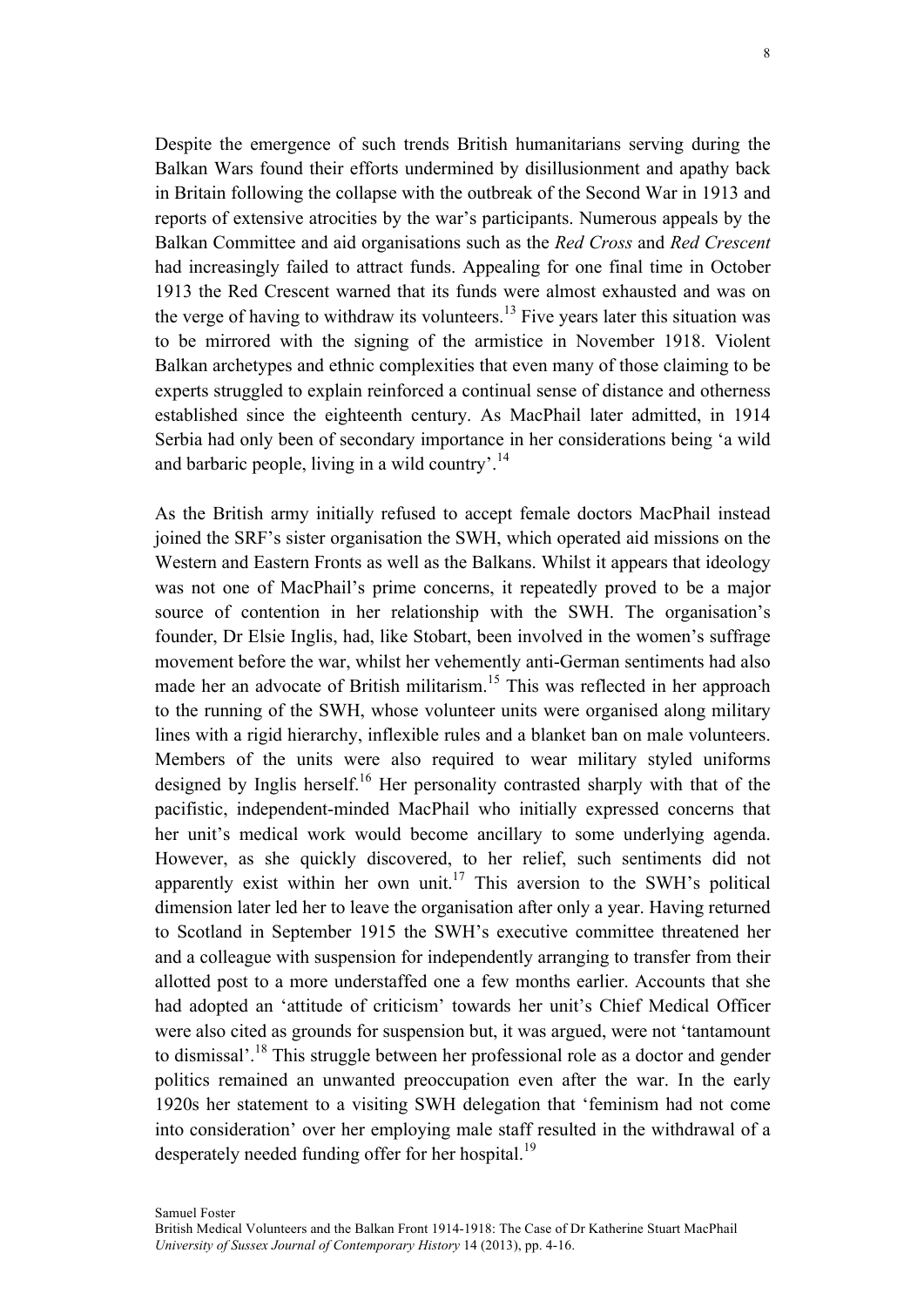As well as her own fascinating story, MacPhail's experiences serve as a point of departure into the complex nature of the First World War's Balkan Front. Whilst the conflict in the west came to be defined primarily in military terms, the southeastern theatre was distinguished by the large civilian contribution. Despite successfully resisting three invasions by Austria-Hungary at the beginning of the war a combined offensive from the Central Powers in October 1915 forced the Serbian army into a mass retreat through Montenegro and Albania. As a result, the late-arriving Allied forces found themselves cut off in the Greek port of Salonika. Despite a gradual military build-up and the return of the reconstituted Serbian army in 1916, a lack of interest from the British and French governments and political schisms in Greece over entry into the war resulted in military paralysis until 1917. With their own forces strategically positioned along the mountainous boarder the Central Powers jokingly referred to the cramped Allied encampments in and around Salonika as their 'Greatest Internment Camp'.<sup>20</sup>

In contrast aid groups had been arriving in Serbia since the end of 1914 and remained an active force throughout the war and into its aftermath. Volunteer units such as MacPhail's arriving in the opening months of the war were often exposed to the conflict's worst excesses including, ironically, its military aspects as in the case of Flora Sandes. Even Inglis found herself a POW when the Germans occupied the town in which her own SWH unit was based, a fate shared by many of her fellow volunteers. Others chose to join the Serbian army's retreat through the Montenegrin and Albanian mountains.<sup>21</sup> However, as MacPhail's own accounts would testify, it was the climate and the myriad of diseases that posed the greatest threat with over half of all deaths among Allied forces related to illness. Within months of MacPhail's arrival Serbia was gripped by a sudden Typhus epidemic resulting in the deaths of an estimated 100,000 Serb soldiers and some 60,000 Austria-Hungarian POWs. The cold and usually unhygienic conditions lent themselves to the diseases spreading and placed medical staff in particular danger. Reports and memoirs from those serving as volunteers clearly highlight the devastating toll. Sandes, for example, on being transferred to the city of Valjevo in Western Serbia was informed that the mortality rate had reached 70% and was given only a month to live.<sup>22</sup> John Abraham, a surgeon based in Skopje, asserted that of his entire staff only he and a handful of others had survived to the end of 1915. He also claimed that the epidemic had been a central factor in the British War Office's delay of sending troops north to aid the Serbs.<sup>23</sup> Four of MacPhail's own unit were known to have died whilst MacPhail herself contracted the disease in June 1915. This eventually forced her to return to Scotland in September where she subsequently resigned from the SWH in November  $^{24}$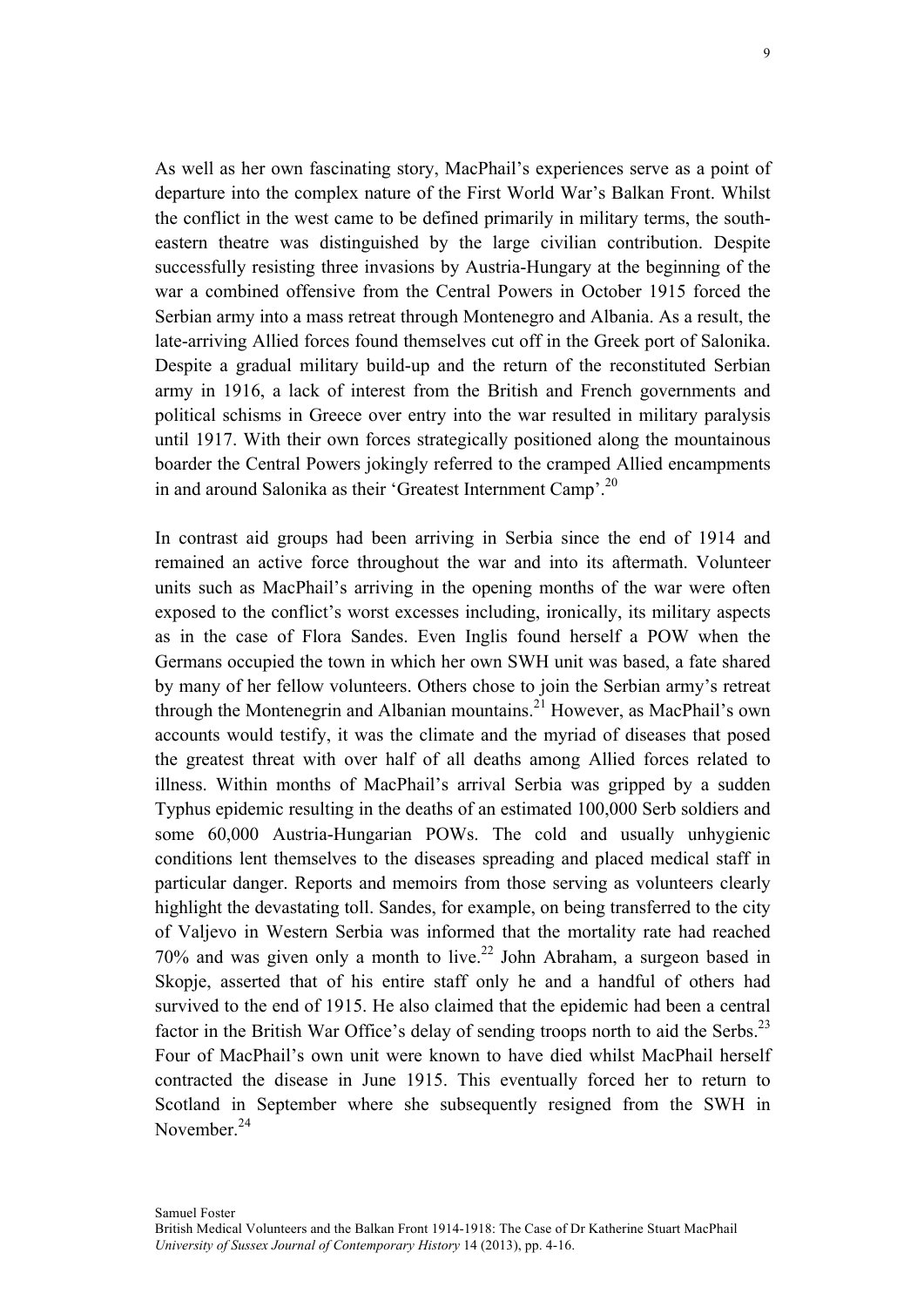The severity of the afflictions was matched only by the range and diversity. The account of a Red Cross Unit based in Vrnste in northern Serbia best illustrated the situation:

All the terrible and often thought, overdrawn pictures of the text-books come to life, measles, small-pox, scarlet fever, rheumatic fever, relapsing fever, malaria, typhus, diphtheria, whooping-cough, tb, ophthalmia from Turkey etc (By comparison the poor in Britain had led a 'charmed' existence).<sup>25</sup>

The loss of Serbia and the shift of the front-line south into Macedonia introduced a new disease into the conflict in the form of Malaria which claimed 162,517 of the  $481,262$  non-battle casualties, suffered by the British alone.<sup>26</sup> By 1917 the Balkan Front was characterised as much a campaign against diseases as it was a military expedition. A report published in 1918 by two medical officers detailed the anti-malarial work they had carried out in the area of Macedonia where their division was encamped in 1917. They complained that 'military requirements' were interfering with their work<sup>27</sup> and the report concluded that if Macedonia was to be occupied for another summer, then a failure to properly observe antimalarial procedures should be made a punishable offence.<sup>28</sup>

General military inertia until 1918 meant that in many of the more remote areas medical volunteers constituted the main Allied presence. Harold Lake, a British officer, described them as 'the true heroes' of the Balkan Front. Though a soldier or peasant in Macedonia would often be far 'from all the minor comforts of life', he would never be 'very far from some kind of hospital'.<sup>29</sup> This endorsement of the work carried out by volunteers, whilst genuinely admiring, also reflected the underlying feelings of contempt many of the British soldiers held for their posting with its monotonous and unglamorous day-to-day routines of road-building, antimalarial work coupled with ridicule and questioning of its value back in Britain. Whilst men were nobly sacrificing themselves in France and Belgium, 'the Gardeners of Salonika' were sitting idle in Greece; 'If you want a holiday go to Salonika' ran a popular music-hall act of the time.<sup>30</sup> This was informative of the dichotomy that had emerged. A largely female non-combatant volunteer force represented the British ideal of their military counterparts in the West juxtaposed against an inactive, through no fault of their own, military presence. As with Edith Cavell, medical volunteers like MacPhail could be presented as symbolising the noblest virtues of British womanhood whilst operating on a front deemed militarily useless to the main Allied war-effort.

For many Serb and Macedonian peasants it was their first experience of modern medical treatment. Following a brief period of service in France and at a Serbian refugee camp in Corsica MacPhail returned to the Balkans in early 1917 as part of a SRF mission. She immediately volunteered for a placement in the Bitola valley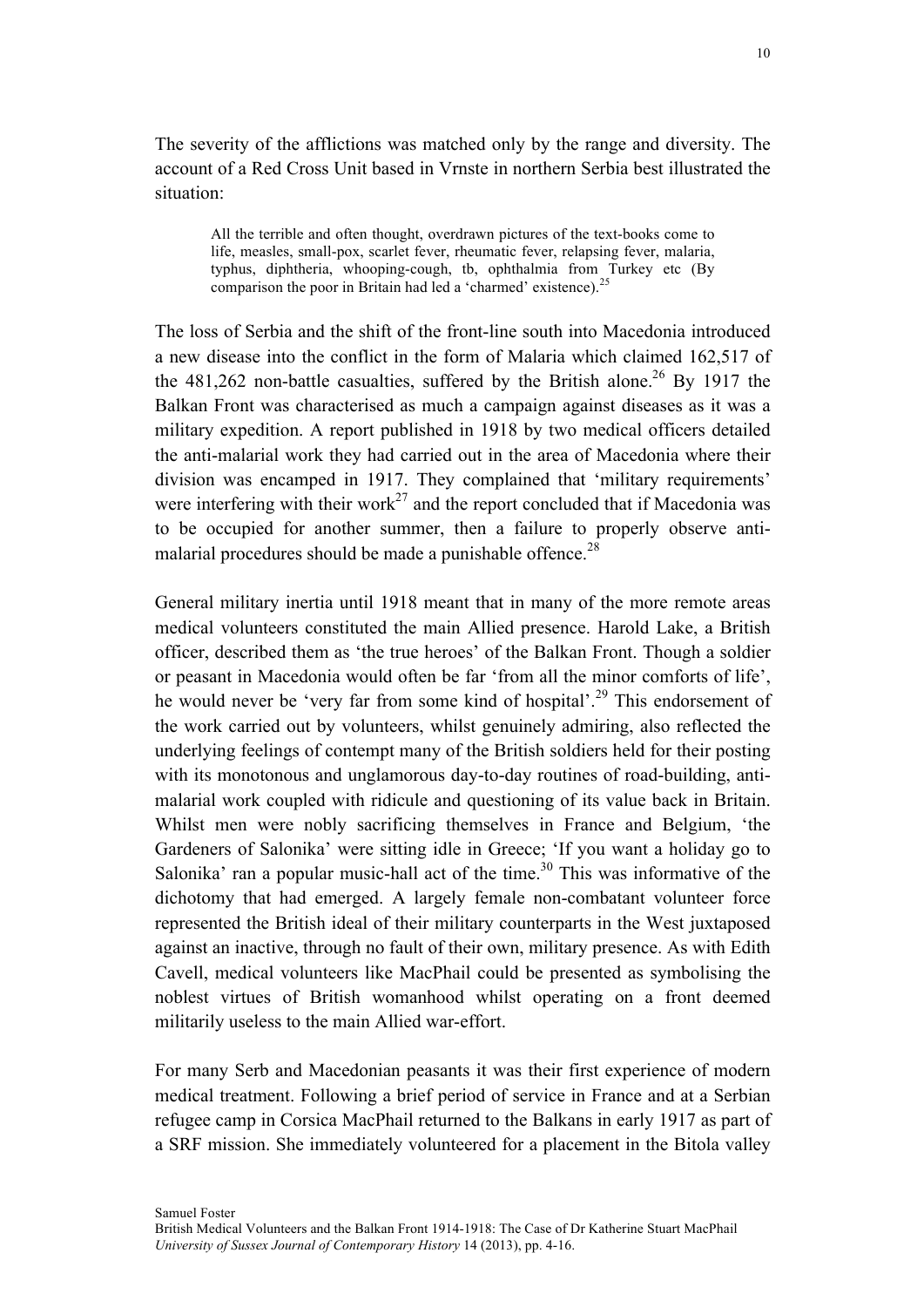in southern Macedonia. With the help of an American friend she was able to acquire a mobile dispensary, which she used to provide aid to the district's remote peasant villages. She later stated that her shock at witnessing the living conditions of the district's peasant children had been the determining factor in her decision to remain in post-war Yugoslavia.<sup>31</sup> As with her initial motivations for travelling to Serbia, it is difficult to determine whether this shock was a reaction emanating from her gender or professional instincts. Accounts by women frequently detailed the suffering of the Serbian populace in maternalistic vein often portraying or implying them as collectively child-like and innocent in their suffering as victims of a Germanic "kultur".<sup>32</sup>

It is easy to forget that the First World War prompted Europe's largest human migration since the medieval period. Whilst the turn-of-the-century had seen perceptions of the Balkans shift slowly away from being the preserve of wealthy nineteenth-century 'adventurers', the war would serve as the catalyst for their 'opening-up' albeit under exceptional circumstances. Preconceptions were quickly reappraised or discarded as those who had served alongside the Serbian army published detailed accounts of their experiences and observations. Although historians who have examined these accounts tend to over-generalize, the image constructed of the Serbs was ultimately a sympathetic one. Memories of the First World War subsequently led to many British pro-Yugoslav to oversimplify the inter-war Kingdom's ethnic and political instability often perceiving Serbia and Yugoslavia as interchangeable.<sup>33</sup> The notion of 'gallant little Serbia' standing against the perceived might of Austria-Hungary coupled with the plight of the Serbian people resonated with that of the Belgians. As a result aid groups continued to be inundated with funding and volunteers up to 1918. Inglis noted in March 1915 that one SWH donation drive had raised  $\pounds1165^{34}$  in just two days. <sup>35</sup> Alongside the SWH and SRF a host of other organisations and funds were also established during the war. Despite its name the Serbian Red Cross was predominantly staffed by British and French nationals and based in London. Like the SWH and SRF it also accepted women doctors and focused on providing aid to Serb and Montenegrin refugees.<sup>36</sup> Aid missions were also organised by the Quakers and other religious groups, as well as private individuals such as the British 'tea baron' Sir Thomas Lipton.<sup>37</sup>

The activities of volunteer organisations were not entirely based on the collection and distribution of overseas aid. At its 1916-17 peak war-time enthusiasm generated by the work of volunteers, coupled with public generosity, allowed the SRF and other organisations to extend the scope of their refugee work to projects based in Britain. One such example was SRF's education committee, which financed and oversaw the education of Serb refugee children.<sup>38</sup> Another organisation, known as the *National Brotherhood Council*, founded its own

Samuel Foster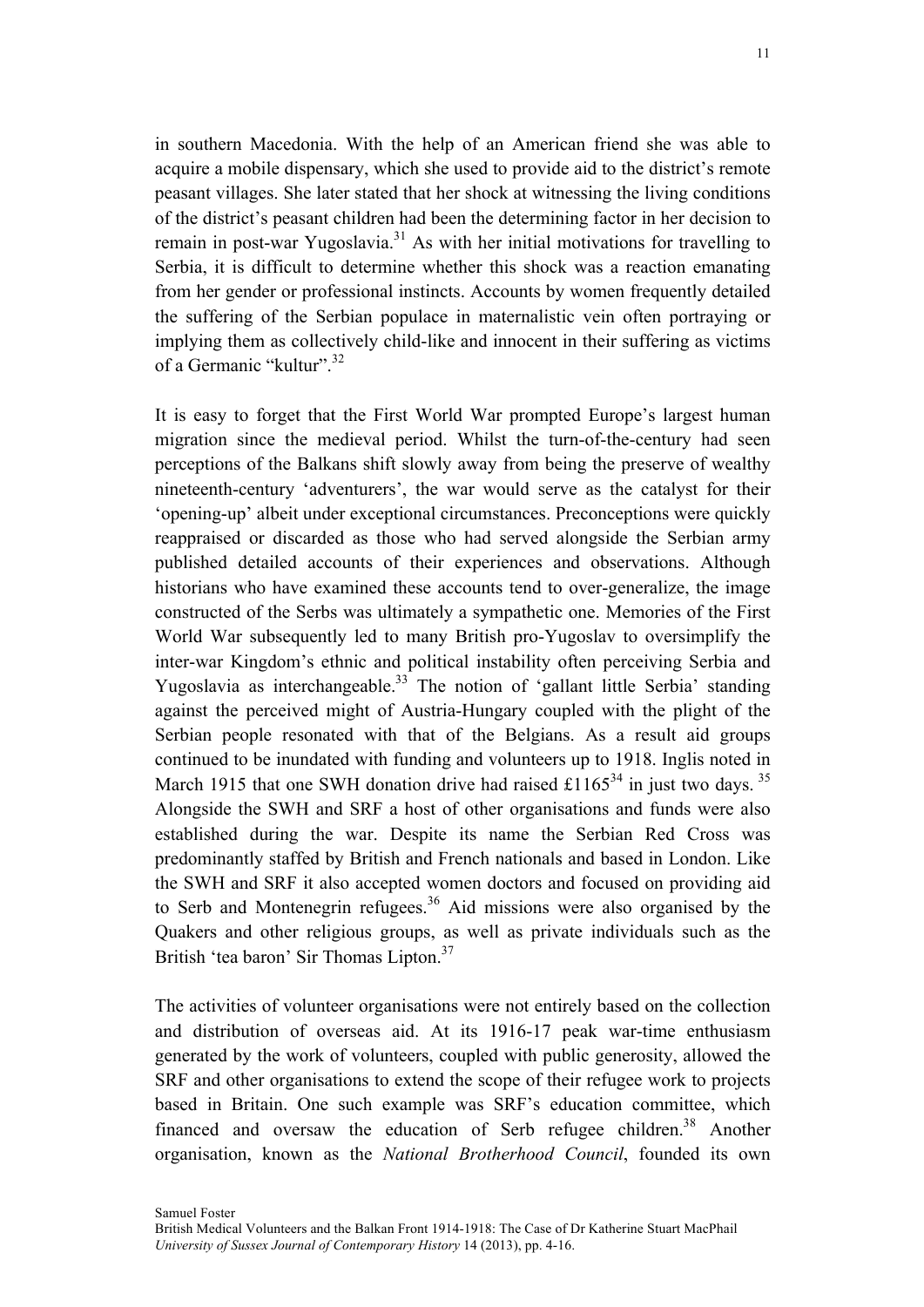orphanage in Faversham in Kent admitting around a hundred orphans.<sup>39</sup> Public displays of solidarity were also promoted with Serbian Orthodox holidays such as *Vidovdan*<sup>40</sup> being observed in schools and churches across the country from 1916 to 1918. This was organised by the Kosovo Day Committee, which included Stobart and other leading aid volunteers with Inglis as President.

Like Sandes, MacPhail's own affinity for the Serbs was through personal and emotional ties forged during the war. Her postings usually involved lengthy periods of isolation from her compatriots and long working hours, particularly from 1917 to 1918. A lack of staff also meant that her responsibilities often exceeded the proficiency of her own medical training. One particular anecdote involved her being called to perform an emergency examination on a local official who had shot himself in the head. Having pronounced the official deceased she was further requested to perform an autopsy despite her own protestations that she was not fully qualified or properly equipped.<sup>41</sup> Experience such as these, coupled with the support from the Serbian army, led her to increasingly associate her own investment in the war more with the Serbian than the British cause. This proved immensely beneficial for her post-war career. Many of those with whom she established close contacts later held high-ranking positions in the Yugoslav government or wielded considerable influence particularly in the medical establishment. This included the then Crown Prince, later King Aleksander I of Yugoslavia, whose financial intervention arguably saved her hospital in the 1930s.

The shifting perceptions for many who served in the Balkans coalesced with the multi-national and ethnic blend of the Allied Forces which characterised the Balkan Front itself. Alongside Britain, France and their respective empires, Russia, Italy, Greece and the United States were also represented; this was the first foreign contact for many British nationals serving in the Balkans. Unlike on the Western Front, transport difficulties and geographical limitations also led to closer interaction between these various nationalities.<sup>42</sup> Descriptions of the habits and customs were reported more through curiosity then antipathy. MacPhail recounted the many delightful evenings she had spent in the company of an Italian regiment who 'liked music, singing and a fine voice', despite not making very good soldiers.43

Owing to her father's declining health MacPhail once again returned to Scotland in August 1918 to manage his practice. She did not return to Serbia until after the cessation of hostilities on  $3<sup>rd</sup>$  November. She was no longer aligned to any particular organisation which granted her the freedom to act independently eventually establishing her children's hospital first in Belgrade during the 1920s before moving it to Sremska Kamenica in 1934. Her continued humanitarian work in the Balkans was later acknowledged by the British government who awarded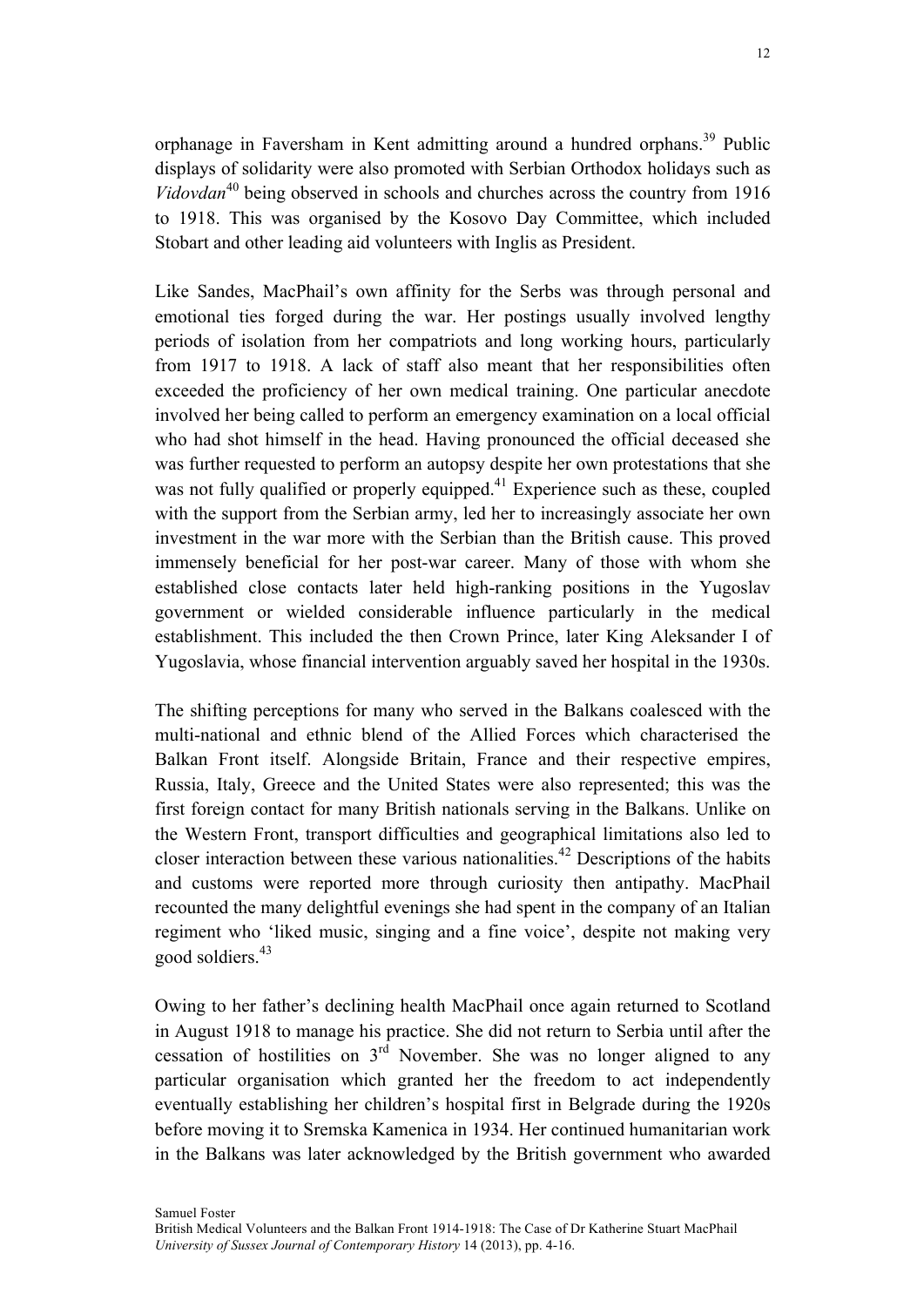her an OBE in 1928. Following the Axis invasion of Yugoslavia in 1941 she, and many other British expatriates, found themselves prisoners of the Italian army as they attempted to flee the country via Dubrovnik. However, negotiations by the US embassy quickly led to their repatriation back to Britain. Returning to her hospital after the War, she found Marshall Tito a less accommodating host. The government's nationalisation of all foreign-owned assets once again forced her to leave in 1947. She spent the rest of her life in St. Andrews where she died in 1974.44

Whilst the story of MacPhail only represents a single, unusual and slightly sanitized perspective, it nonetheless draws attention to a largely overlooked area of twentieth-century British history that, on a broader scale, exemplified the changing nature of humanitarianism and the role of the non-combatant at the beginning of the century. The story of Dr MacPhail reflected the profound impact humanitarian relief work could have on the perceived romance of war and heroism of individuals. Those who served in the Balkans often found opportunities to fulfil vocational potential and contribute directly. For MacPhail, her continued work in Yugoslavia reflected her concern in maintaining this precedent. The journalist Francesca Wilson, who served alongside her in France, wrote;

Of my colleagues the most romantic was Dr. Katherine Mac-Phail. She was unassumingsmall, with a mass of wavy short hair and a touch of melancholy in her Scotch voice…But she wanted to go back to her Serbs: they are not wild savages as people had imagined-They were wonderful, brave and uncompromising and grateful for help. <sup>45</sup>

However, a shift in perceptions and notions of war-time solidarity within Britain were only sustainable within a domestic atmosphere saturated by propaganda saturated atmosphere and the continued presence of a sizable cohort of women volunteers to highlight the plight of Balkan refugees as being worthy of public attention. Ultimately it reflects how such notions of gender and civilian humanitarianism during war-time and perceptions and concerns for relatively unknown regions and peoples during times of peace prove to be divergent issues both in regards to class as well as gender. Few of the overwhelmingly middleclass women volunteers who set-out for the Balkans in 1914 could be described as representations of all British women, let alone people. Their work at a time where most British people could relate to the war and were at least aware of the debate surrounding the roles and rights of women in society during this period. Issues concerning the needs of Yugoslavians and other inhabitants of south-eastern Europe subsequently resumed the mantle of an exclusive peripheral to whom most could not find any apparent investment as had been the case before 1914. A letter of congratulation from the Bishop of London published in *The Times* on 8th November 1918 marked the last high-profile recognition of the Balkans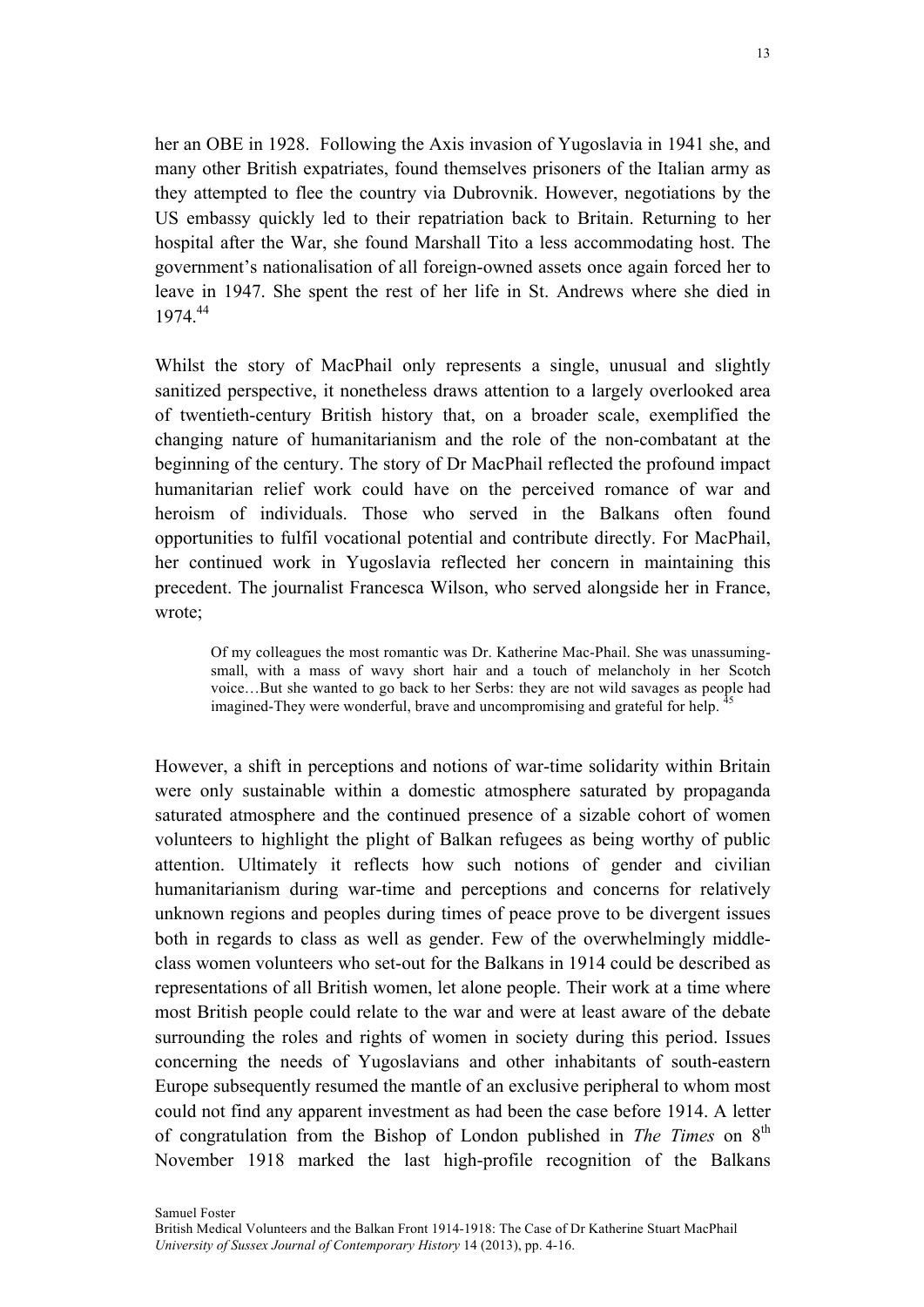campaign. It quickly faded into obscurity with the Allied declaration of victory over Germany three days later.<sup>46</sup> Travelling through Serbian Macedonia in 1919, Stobart warned that health conditions amongst the peasantry had rapidly deteriorated. The departure of aid volunteers and closure of most of their clinics had meant that cases of Typhus and other diseases had returned to levels similar to those in 1915.<sup>47</sup> Whilst the SWH, the SRF and the Serbian Red Cross maintained a presence in Belgrade after the war by the end of 1927 Dr MacPhail's hospital was reported to be the only known active vestige of Britain's war-time presence.<sup>48</sup>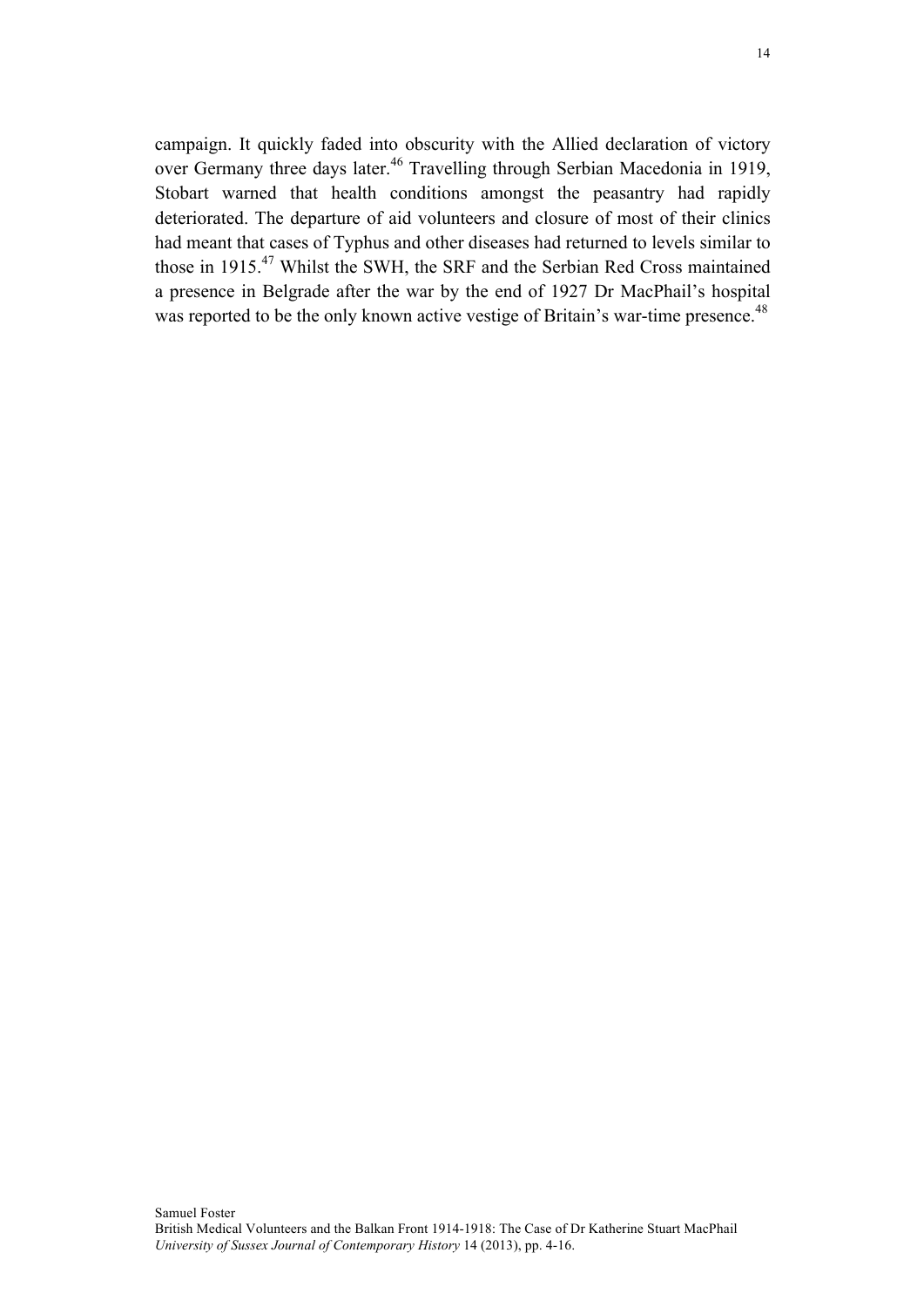## Endnotes

Muriel Heppel (Cambridge: Perfect Publishers Ltd, 2007), pp. 128-129.<br><sup>3</sup> Officially designated 'the Kingdom of Serbs, Croats and Slovenes' until 1929, Yugoslavia's first incarnation came into existence in December 1918 through the unification of Austria-Hungary's recently seceded Croatian and Slovenian territories and the unified Kingdoms of Serbia and Montenegro under the rule of the Serbian monarchy. During the inter-war period it was wracked by political instability and disputes between mainly centralist Serbian and

<u> 1989 - Jan Samuel Barbara, margaret e</u>

- 
- $\frac{7}{8}$  Ibid., pp. ii-iii.<br> $\frac{8}{8}$  Krippner, *The Quality of Mercy*, p. 28.<br> $\frac{9}{8}$  Richard C. Hall. *The Balkan Wars 1912-1913: Prelude to the First World War* (Routledge: London & New York), pp. 130-132.<br><sup>10</sup> Eugene Michail. 'Western Attitudes to War in the Balkans and the Shifting Meaning of
- Violence 1912-91', in *The Journal of Contemporary History,* Vol. 47, No. 2 (April 2012), pp. 219-239. 11 M.A. St. Clair Stobart. *War and Women: From Experience in the Balkans and Elsewhere*
- (London: G. Bell & Sons Ltd, 1913), pp. xiv-xvi. <sup>12</sup> Clare Mulley. *The Woman Who Saved the Children: A Biography of Eglantyne Jebb the*
- 
- *Founder of Save the Children* (London: Oneworld Publications, 2009), p. 167.<br><sup>13</sup> Anon (Vienna Correspondent). 'The Atrocity Campaign', in *The Times* (January 18<sup>th</sup> 1913), p. 5.<br>(Retrieved from *http://infotrac.galegrou*
- 
- 
- <sup>14</sup> Bray, *Extraordinary Ambassador*, p. 3.<br><sup>15</sup> Lady Frances Balfour. *Dr Elsie Inglis* (London: Hodder & Stoughton, 1918), p. 53.<br><sup>16</sup> Snežana Toševa. *Srbija i Britanija: kulturni dordiri početkom xx veka* (Beograd: Mu
- tehnike/ Galerija nauke i tehnike SANU, 2007), p. 24.<br><sup>17</sup> Leah Leneman. *Elsie Inglis: Founder of Battlefield Hospitals Run Entirely by Women*<br>(Edinburgh: NMS Publishing Ltd. 1998). p. 82.
- 
- <sup>18</sup> Mikić, *Ever Yours Sincerely, pp.* 32-33.<br><sup>19</sup> K. MacPhail. 'To Pastures New, Dr Katherine MacPhail describes the New Scheme for the<br>Belgrade Children's Hospital', in *The World's Children* (London, October 1933), pp.
- 
- <sup>20</sup> Alan Palmer. *The Gardeners of Salonika* (London: Andre Deutsch, 1965), p. 51.<br><sup>21</sup> Leah Leneman. *In the Service of Life: The Story of Elsie Inglis and the Scottish Women's*<br>*Hospitals* (Edinburgh: The Mercant Press,
- <sup>22</sup> Flora Sandes. Autobiography of a Woman Soldier: A Brief Record of Adventure with the Serbian *Army 1916-1918* (London: Witherby, 1927), p. 11. <sup>23</sup> J. Johnston Abraham. *Surgeon's Journey: The Autobiography of J. Johnston Abraham* (London:
- 
- 
- Heinemann, 1957), pp. 136-139.<br><sup>24</sup> Bray, *Extraordinary Ambassador*, pp. 19-20.<br><sup>25</sup> James Berry, F. May Dickinson Berry and W. Lyon Blease and other members of the unit. *The Story of a Red Cross Unit in Serbia* (Londo
- <sup>26</sup> T.J. Mitchell and G.M. Smith. *History of the Great War Medical Services: Casualties and*
- *Medical Statistics of the Great War* (London: HMSO, 1931), p. 187.<br><sup>27</sup> William George Willoughby and Louis Cassidy. *Anti-Malarial Work in Macedonia Among British Troops* (London: H.K. Louis, 1918), pp. 31-32.
- 
- <sup>28</sup> Ibid., p. 67.<br><sup>29</sup> Harold Lake. *In Salonika With Our Army* (London: A. Melrose, 1917), p. 227.<br><sup>30</sup> Palmer, *Gardeners*, p. 145.<br><sup>31</sup> Mikić. *Ever Yours Sincerely* p. 57.

Samuel Foster

<sup>1</sup> The first having been established in Croatia when it was part of Austria-Hungary. 2 <sup>Ž</sup>elimer Dj Mikić. *Ever Yours Sincerely: The Life and Work of Dr. Katherine S. MacPhail*, Trans

federalist Croatian politicians over how the kingdom should be governed. 4 Monica Krippner. *The Quality of Mercy: Women at War in Serbia 1915-18* (London: David &

<sup>&</sup>lt;sup>5</sup> Mikić, *Ever Yours Sincerely, p. viii.*<br>
<sup>6</sup> Jean Bray. *The Extraordinary Ambassador: Biography of Dr Katherine Stuart MacPhail*<br>
(Unpublished, 1972, IWM Documents), pp. i-ii. (Viewed on 17/11/2011.)